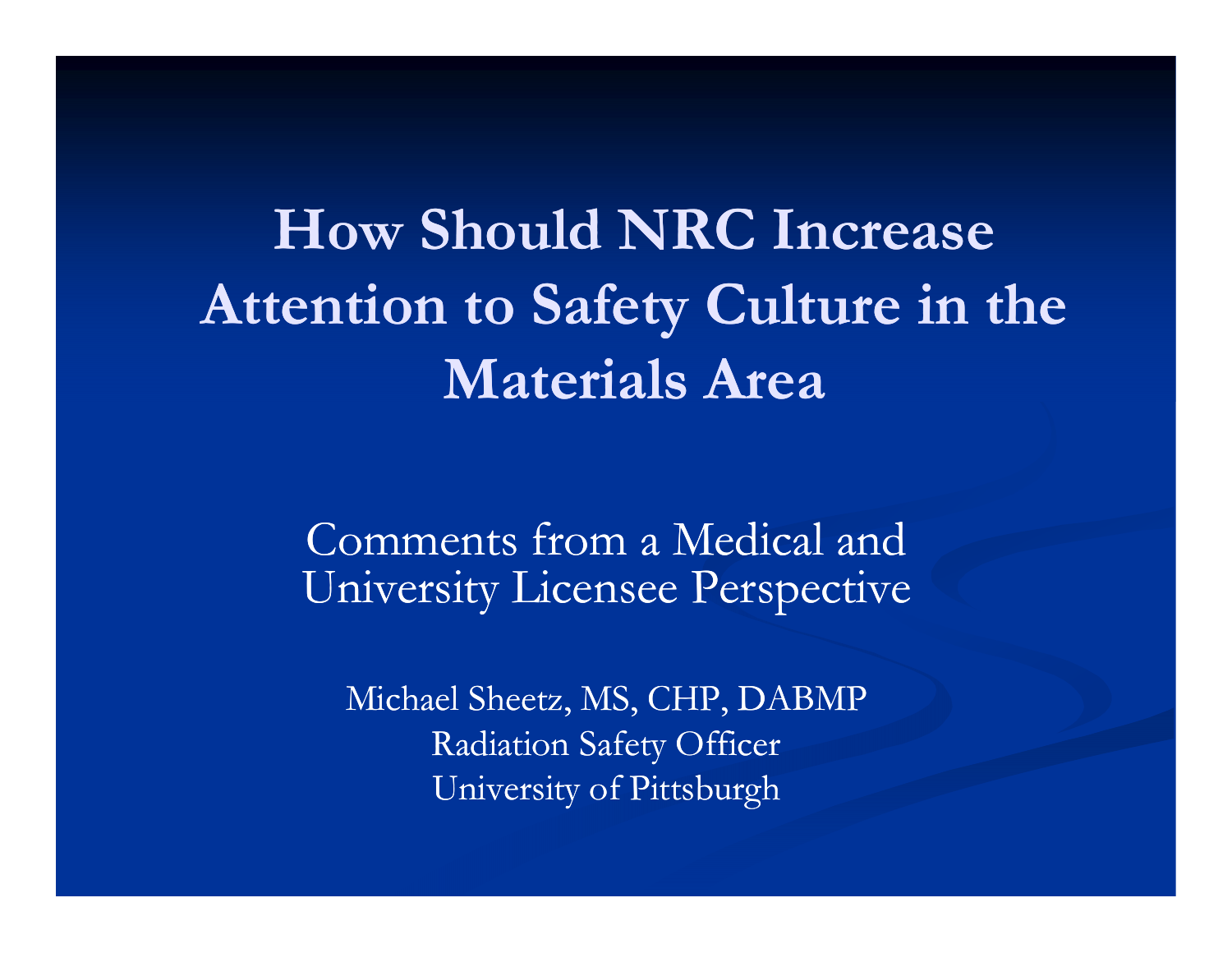## **University of Pittsburgh and Medical Center Radiation Protection Program**

- Broad scope, gamma irradiator, gamma knife, accelerator, and cyclotron licenses
- **Covers university campus and 5 medical center** hospitals
- **Over 600 research laboratories using RAM**
- Medical uses covered under 35.100, 200, 300, 400, 500, 600, and 1000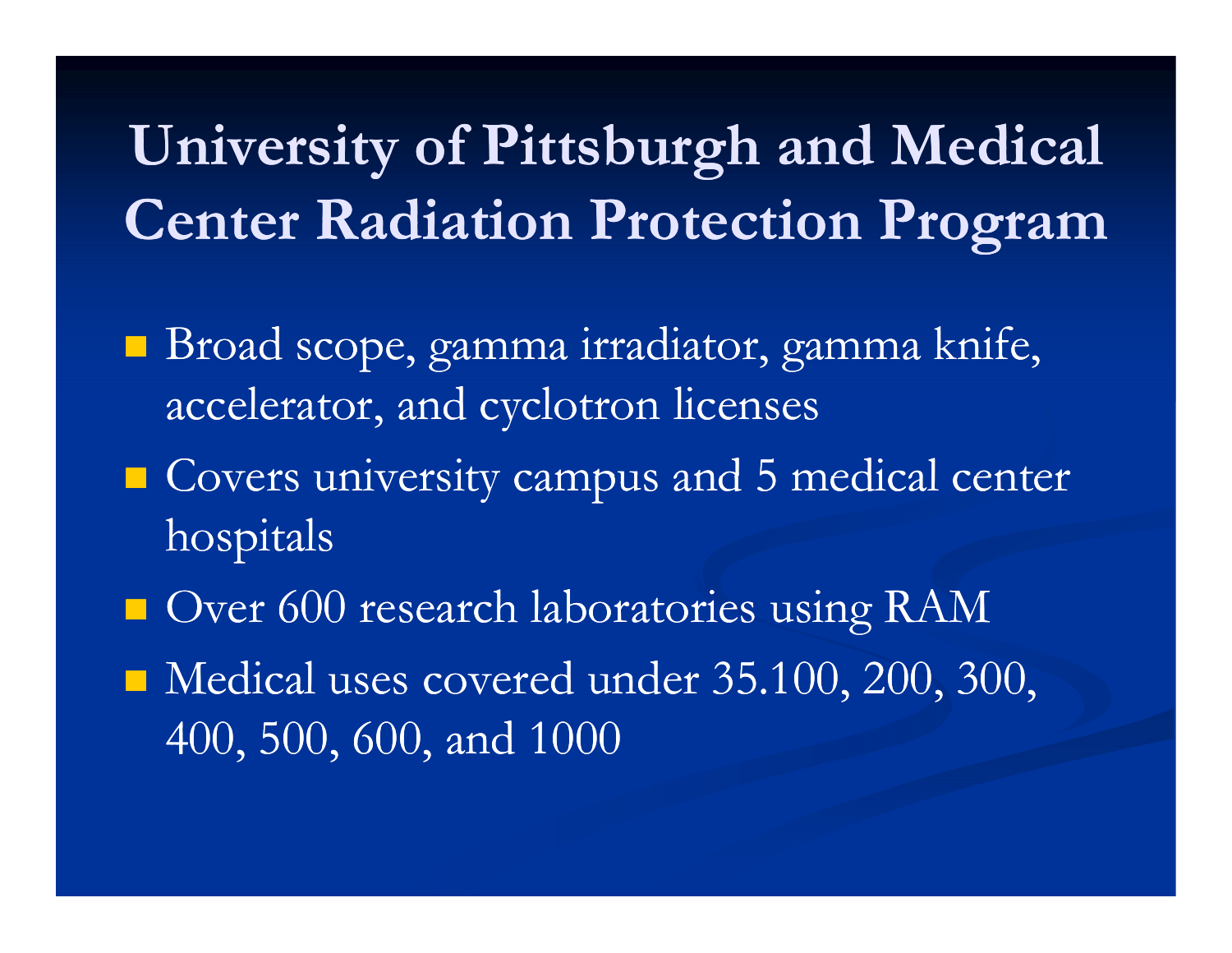#### **Is There a Need to Increase the Level of Safety Culture Among Licensees**

- **Importance for development and maintenance** of a safety culture for use of radioactive material
- Is there data to support a need to increase the level of safety throughout materials users (incidents, regulatory violations)
- **If** Is a proactive agenda where more is better justifiable from a cost/benefit perspective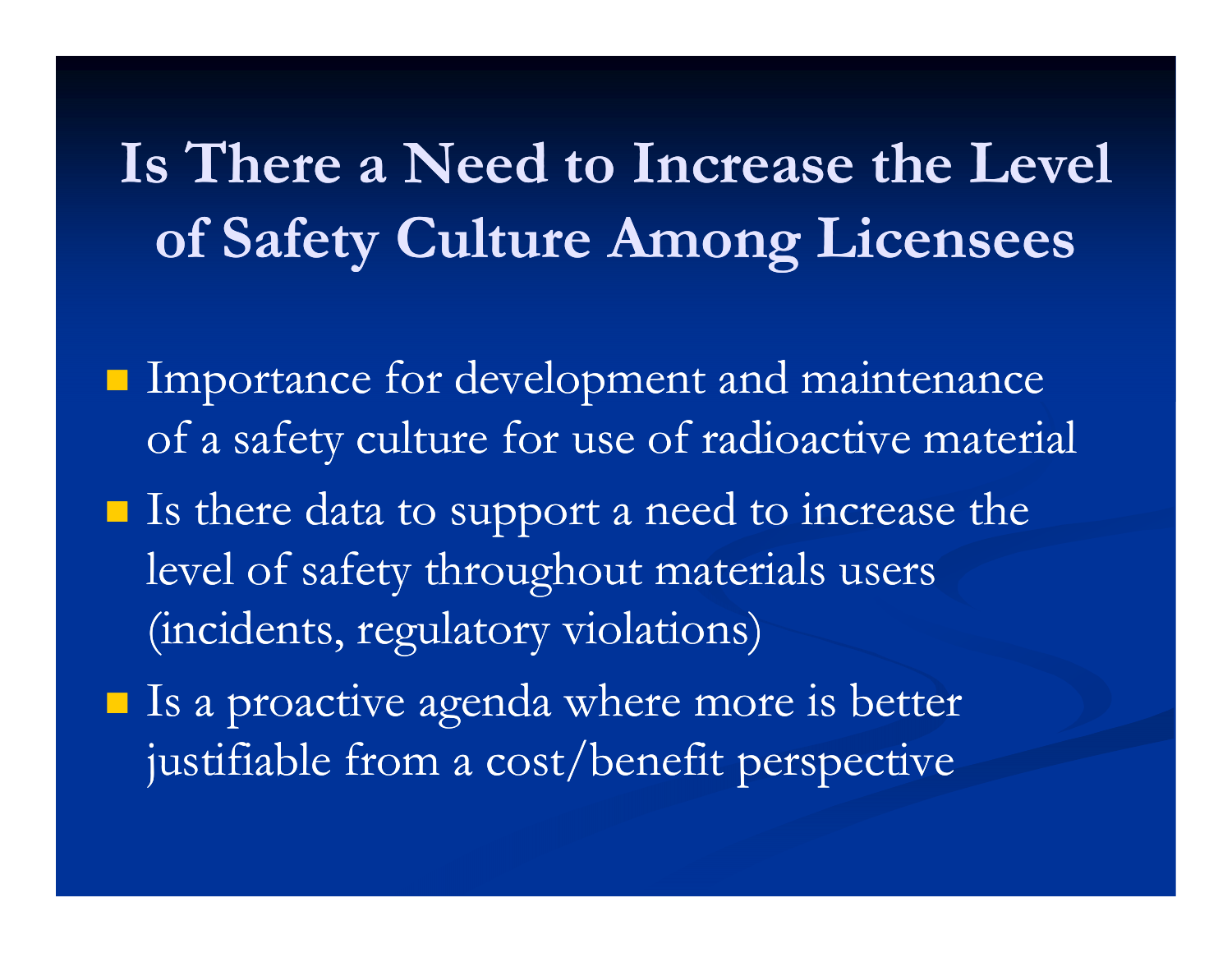# **Considerations for Development of a Policy Statement on Safety Culture**

- Safety culture for radiation sources is closely linked to chemical, biological, and patient safety practices within medical and university environment
- $\blacksquare$  Important components for maintaining a culture of safety
	- Training and instruction on policies and procedures
	- Monitoring compliance through audits and surveillance
- **Professional societies (SNM, AAPM, HPS, ACR,** ASTRO) develop standards of practice which are adopted by licensees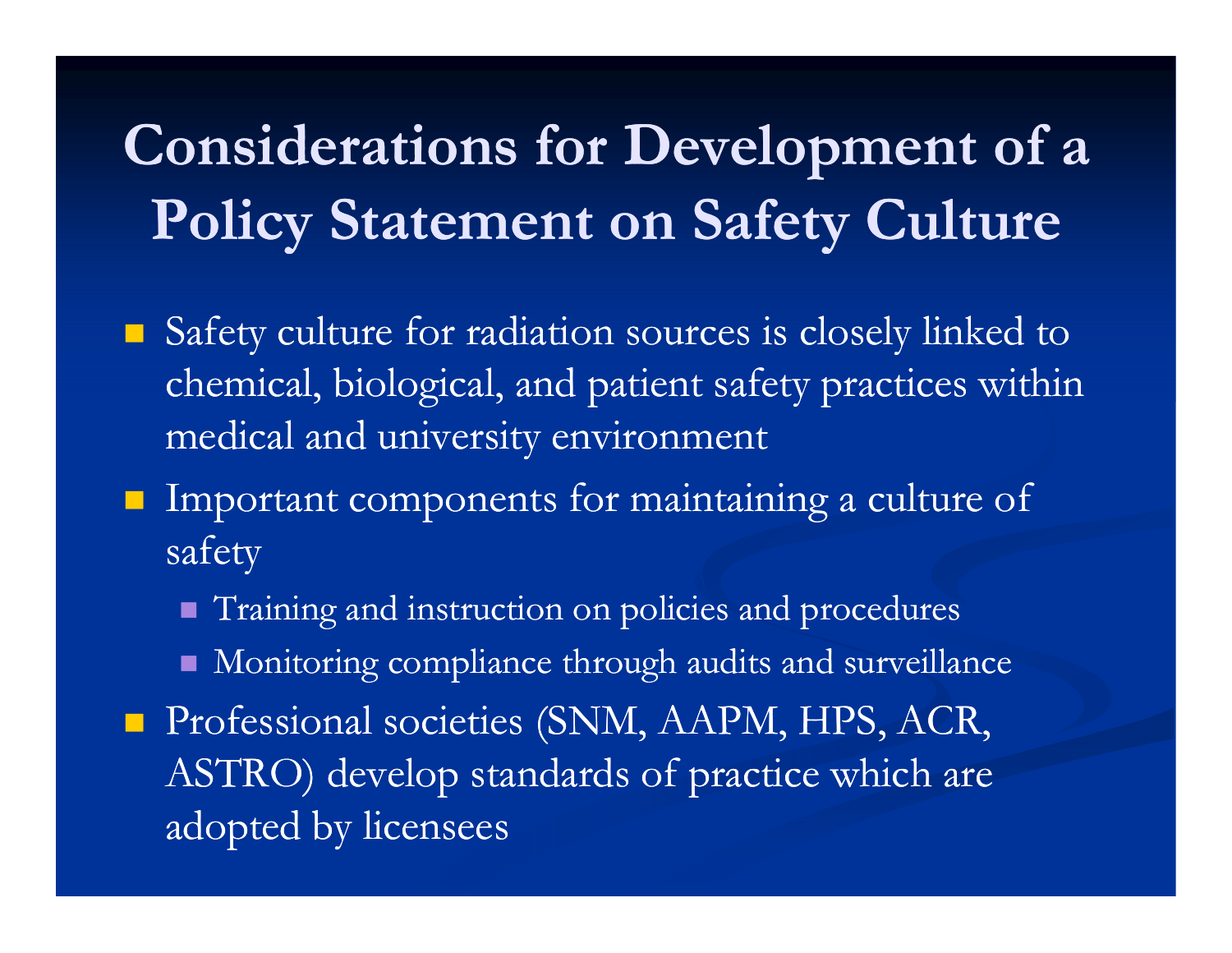# **Considerations for Policy Statement on Safety Culture (cont.)**

- The level of safety culture being promoted should be proportional to the risk (e.g., type, quantity, and use of material)
- **Policy should express performance-based goals**
- May be difficult for NRC to express a single policy that gives appropriate weight and balance for safety culture across the range of licensees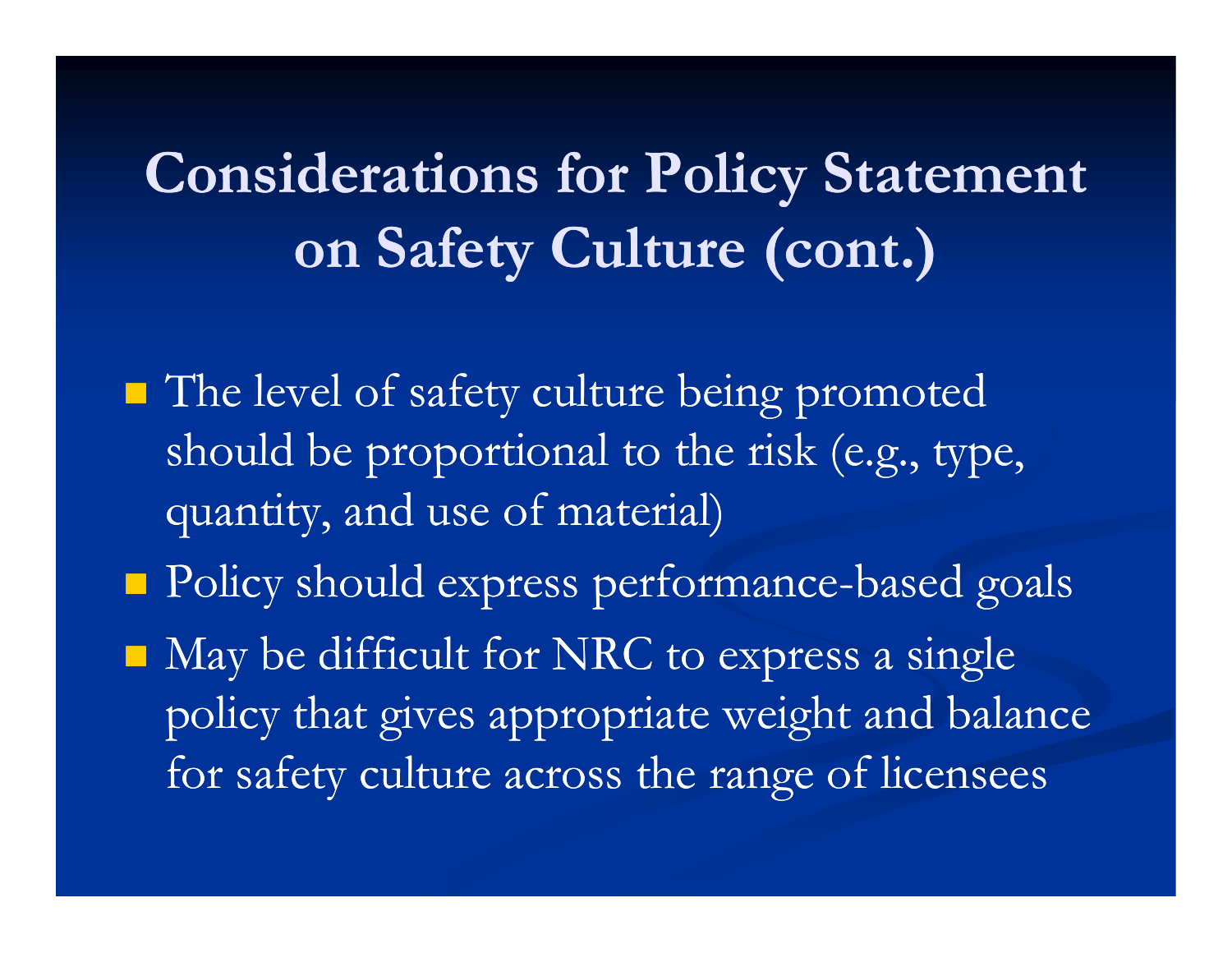# **Considerations for Development of a Policy Statement on Security Culture**

- **Security of sources in the medical and academic** community presents unique challenges
- $\blacksquare$  Current IC's focus on access controls while more effective security may be achieved through detection and response
- Security requirements should be prescriptive to eliminate varying interpretations
- There should be separate safety and security culture policy statements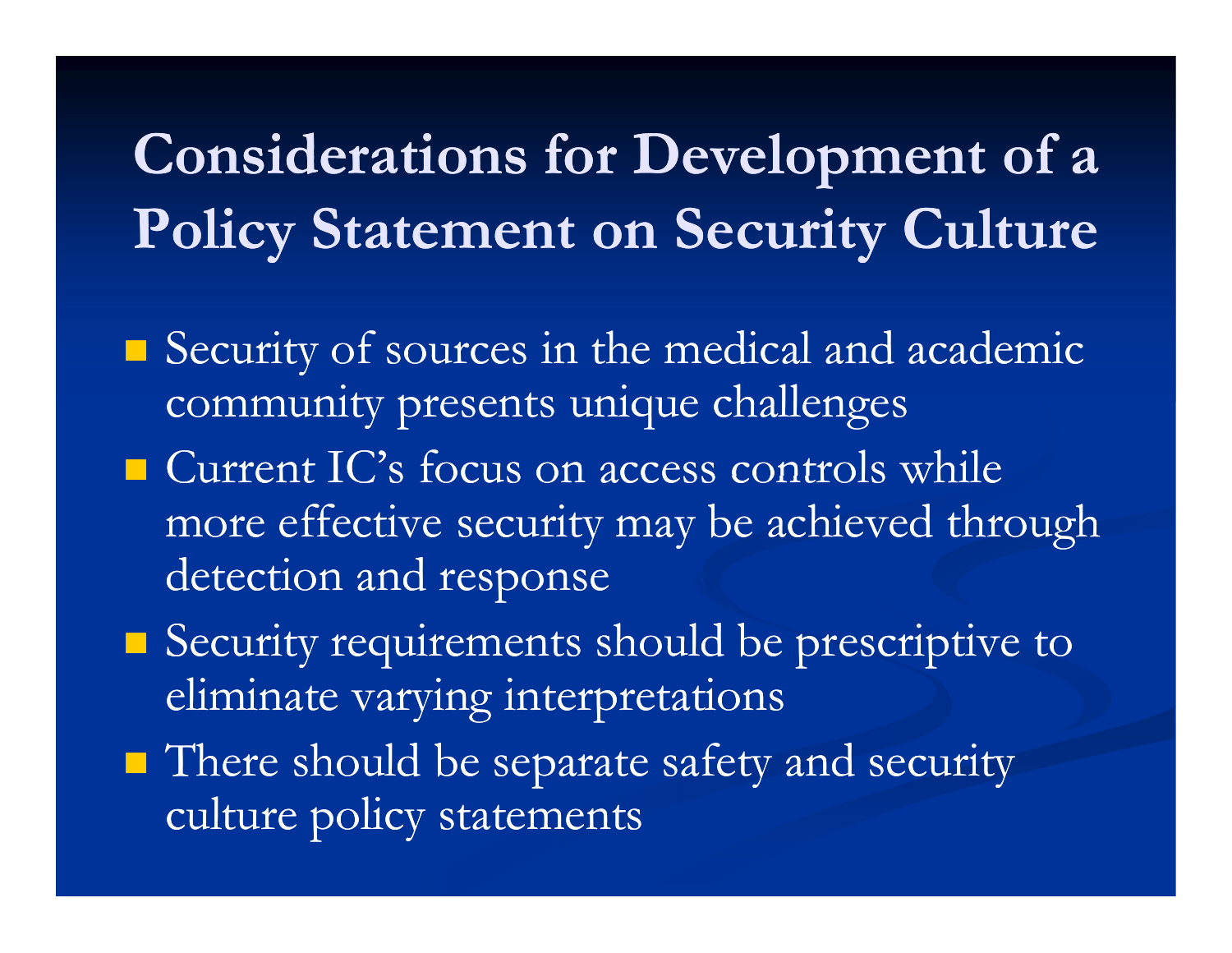**NRC Interactions with Licensees to Improve Attention to Maintaining Safety and Security Culture**

- **Continue electronic publication of NRC** Information Notice, FSME Licensee Newsletter, and Regulatory Issue Summary
- Routine Inspections Advocate NRC not cite licensee self-identified violations if appropriate corrective action has been taken
- $\blacksquare$  Zero-tolerance enforcement policy has potential to negatively affect maintaining a culture of compliance